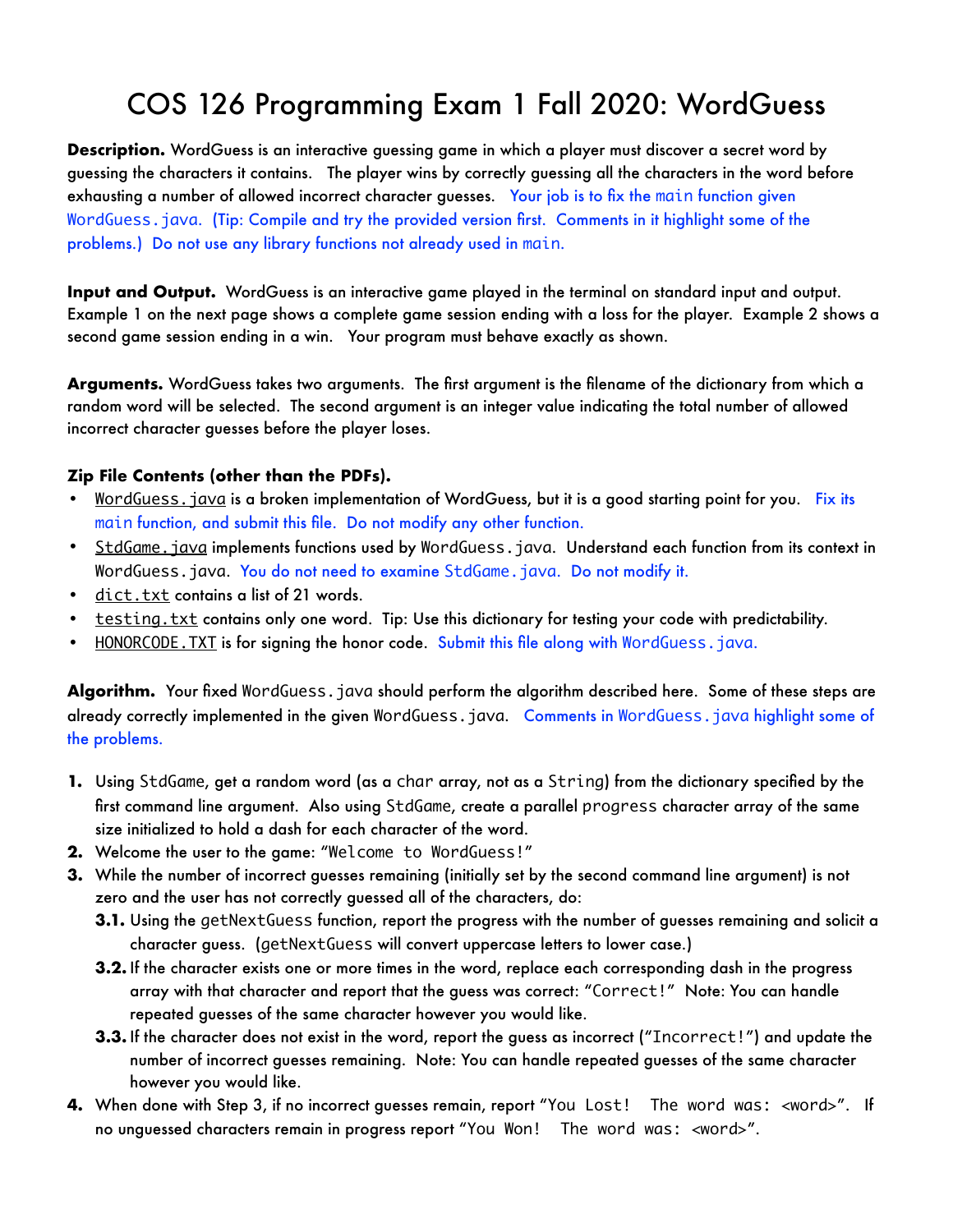## **Example 1: Player Loses**

```
Filename of dictionary. Word is selected at random. testing.txt has only one word "testing".
% java-introcs WordGuess (testing.txt) 2 \longleftarrow Number of wrong guesses before game is lost
Welcome to WordGuess!
Progress: (-------) ← Dashes indicate letters not yet guessed
You have 2 wrong guesses remaining. Guess a letter:
(z) \leftarrow User enters a guess character
(Incorrect!) \longleftarrow Bad quess
Progress: -------
You have 1 wrong guesses remaining. Guess a letter:
\ddot{}Correct!
Progress: (t--t---) \longleftarrow Impact of correct guess shown by replacing dashes
You have 1 wrong guesses remaining. Guess a letter:
e
\overline{\text{Correct}} : \longleftarrow Good guess
Progress: te-t---
You have 1 wrong guesses remaining. Guess a letter:
\mathbf SCorrect!
Progress: test---
You have 1 wrong quesses remaining. Guess a letter:
i
Correct!
Progress: testi--
You have 1 wrong guesses remaining. Guess a letter:
n
Correct!
Progress: testin-
You have 1 wrong guesses remaining. Guess a letter:
ĺk
Incorrect!
                                       ← User loses!
You Lost! The word was: testing
```